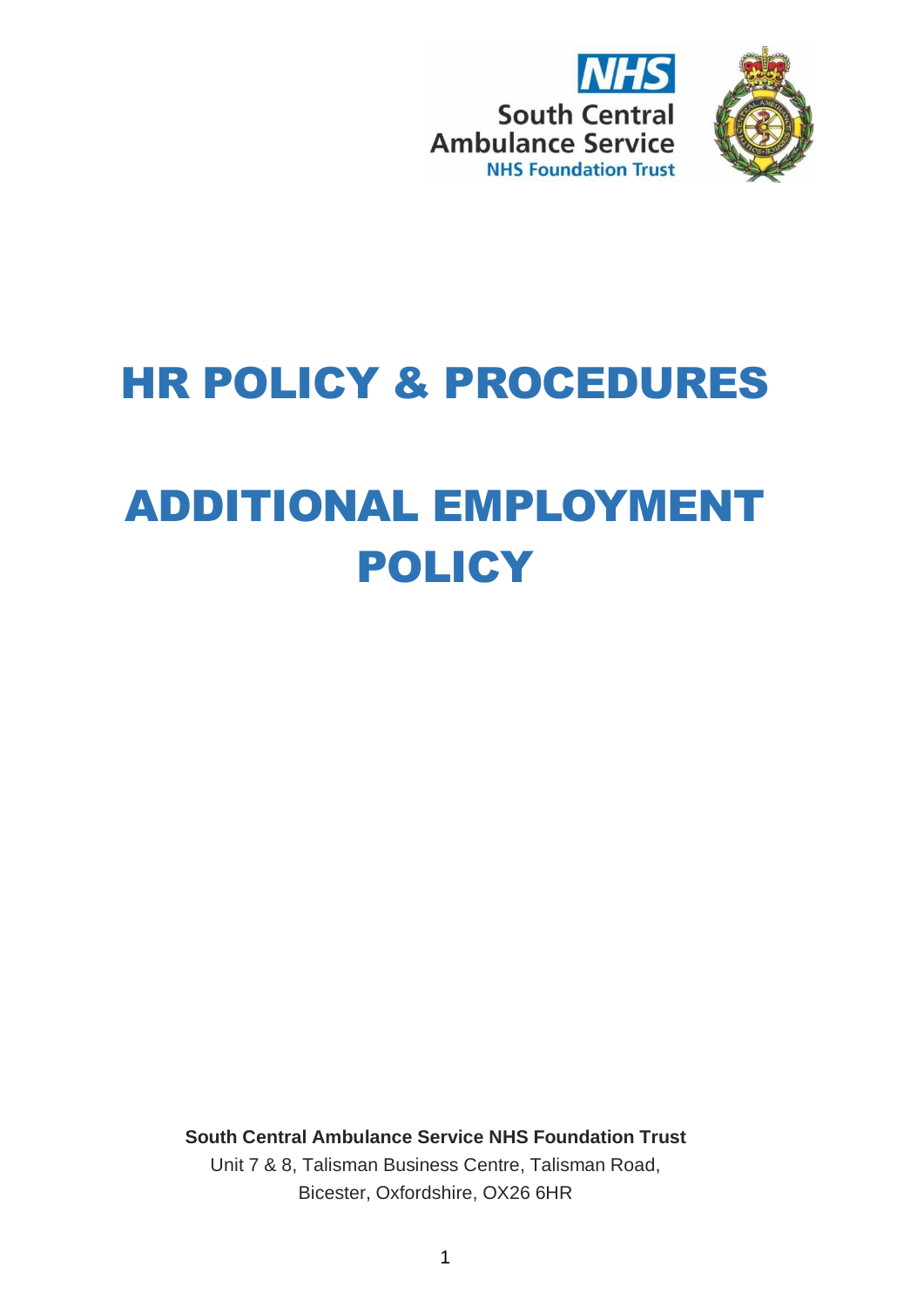## **TABLE OF CONTENTS**

| 1 <sub>1</sub> |                                                                   |  |
|----------------|-------------------------------------------------------------------|--|
| 2.             |                                                                   |  |
| 3.             |                                                                   |  |
| 4.             |                                                                   |  |
| 5.             |                                                                   |  |
| 6.             |                                                                   |  |
| 7 <sub>1</sub> |                                                                   |  |
| 8.             |                                                                   |  |
| 9.             |                                                                   |  |
| 10.            |                                                                   |  |
| 11.            |                                                                   |  |
| 12.            |                                                                   |  |
|                |                                                                   |  |
|                |                                                                   |  |
|                | APPENDIX 2 - ADDITIONAL EMPLOYMENT - MANAGEMENT RISK ASSESSMENT11 |  |

## <span id="page-1-0"></span>**DOCUMENT INFORMATION:**

**Policy Title:** Additional Employment Policy

**Author:** HR Department

**Approval Process:** Via HR PRG with signed agreement at JCC

**Date Agreed:** June 2021

**Date of Issue:** July 2021

#### **Equality Impact Assessment:**

A full Equality Impact Assessment (EIS) has been carried out on this policy and is available on request from the Human Resources Department. (see also section on Equality Statement).

**Review Date Due: January 2024**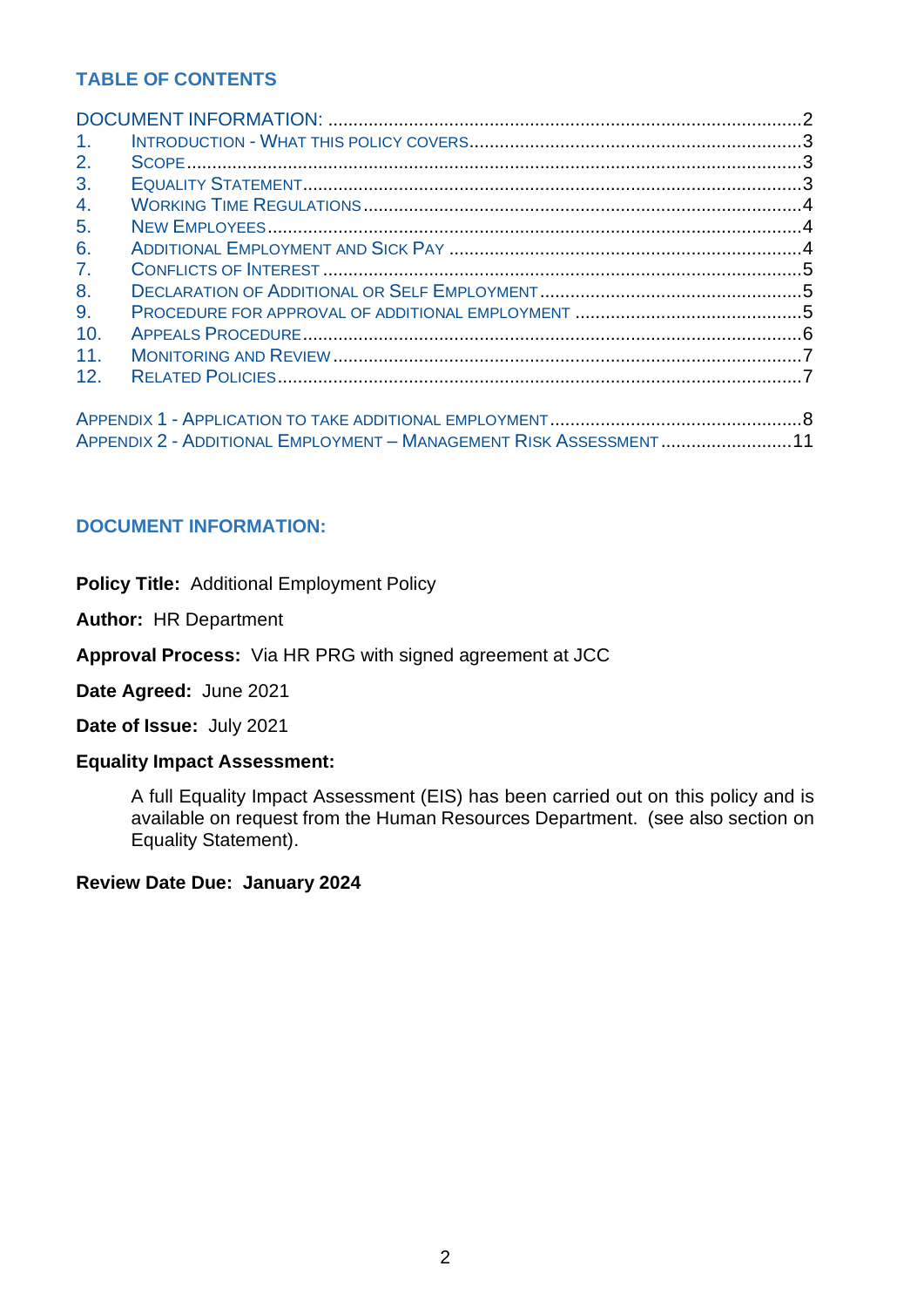## <span id="page-2-0"></span>**1. Introduction - What This Policy Covers**

The South Central Ambulance NHS Foundation Trust (the Trust; SCAS) recognises that, in some instances, employees take on other employment, self-employment and/or voluntary work. The Trust considers it acceptable for employees to hold additional employment providing it does not adversely effective the employee's ability to perform their duties for the South Central Ambulance NHS Foundation Trust.

The key objectives of this policy are to safeguard the interests of the trust and ensure quality of patient care and minimise health and safety risks to employees. We also need to ensure compliance with the Working Time Regulations and minimise conflict between employee's normal duties and those carried out within any additional employment or private practice arrangement.

#### <span id="page-2-1"></span>**2. Scope**

This policy applies to all Trust employees but is of particular relevance to whose main employer is SCAS.

This policy continues to apply to employees who are absent from work for extended periods, including maternity leave, paternity leave, adoption leave, sickness absence and agreed employment breaks, and should be read in conjunction with the relevant Trust policy.

The definition of Additional Employment includes:

- Part-time work outside of SCAS
- Self-employment
- Bank agreement within the Trust and/or wider NHS.
- It may also include voluntary work, which falls into the categories defined at s2.

Some employees will have contracts of employment which may contain specific provisions about additional employment. In such cases, these apply in addition to the provisions of this policy.

#### <span id="page-2-2"></span>**3. Equality Statement**

The Trust is committed to promoting positive measures that eliminate all forms of unlawful or unfair discrimination on the grounds of age, marriage and civil partnership, disability, race, gender, religion/belief, sexual orientation, gender reassignment and pregnancy/maternity or any other basis not justified by law or relevant to the requirements of the post. The Trust will therefore take every possible step to ensure that this procedure is applied fairly to all employees regardless of the aforementioned characteristics or any other basis not justified by law, regardless of length of service, whether full or part-time or employed under a permanent or a fixed-term contract or any other irrelevant factor.

By committing to a policy encouraging equality of opportunity and diversity, the Trust values differences between members of the community and within its existing workforce, and actively seeks to benefit from their differing skills, knowledge, and experiences to provide an exemplary healthcare service. The Trust is committed to promoting equality and diversity best practice both within the workforce and in any other area where it has influence.

Where there are barriers to understanding, e.g., an employee has difficulty in reading or writing or where English is not their first language additional support will be put in place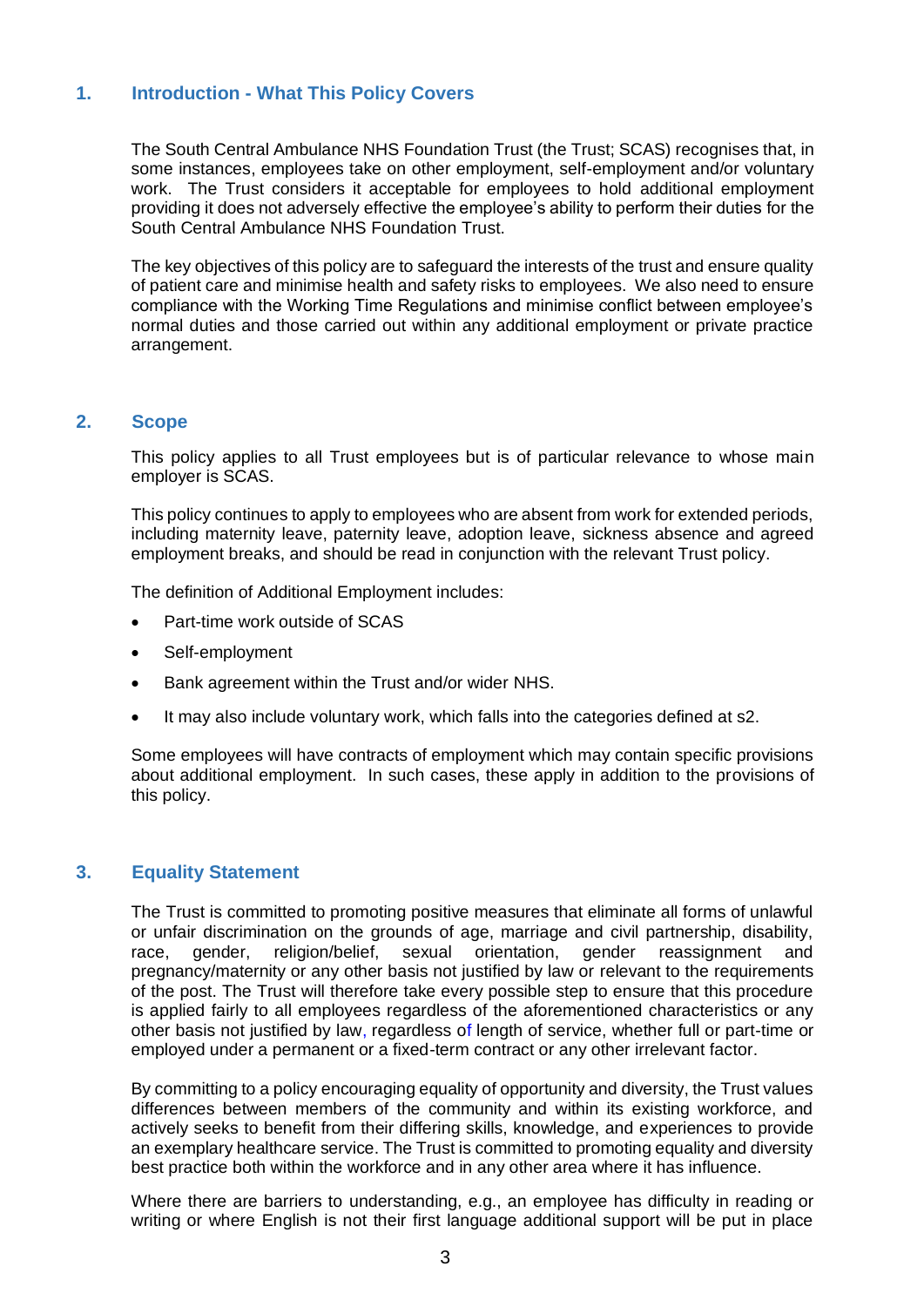wherever necessary to ensure that the process to be followed is understood and that the employee is not disadvantaged at any stage in the procedure. Further information on the support available can be sought from the Human Resource Department.

## <span id="page-3-0"></span>**4. Working Time Regulations**

**Employees are not exempt from Working Time Regulations even if they hold additional employment or undertake any voluntary work.** 

**Employees must ensure** that their total weekly working hours do not exceed the limits as laid out with the Trust's Working Time Regulations Policy and that they comply with the Working Time Regulations in respect of taking required rest periods.

Employees wishing to 'opt out' of the maximum 48 hour working week (including overtime and/or additional employment) may exercise their right under Regulation 5 of the Working Time Regulations by agreeing to sign a Waiver Agreement, the full details of which can be found in the Trust's Working Time Policy. Anyone applying for or holding an agreement for additional employment will be required to complete out the opt out form which can be found on the intranet.

Employees undertaking a significant amount of voluntary work outside their employment with SCAS, including any on-call responsibilities, should ensure their line manager is aware of the commitment. No work, voluntary or paid, should compromise the performance of the role in SCAS. It is the individual's responsibility to ensure, when reporting for work, they are in a fit state to undertake their duties so achieving a good work life balance is very important.

It is good practice and is recommended that any SCAS employee who has additional employment ensures that the other employer is aware of their SCAS employment and the number of hours worked. It is also a requirement that there **must be** the 11 hour daily break between periods of work even if this work is with two employers. The weekly rest period of 24 hours in a 7 days period or 48 hours in a 14 day period must also be adhered to. It is the individual's responsibility to ensure they take the appropriate rest periods. (NB National T&C's Section 27.- employees should receive an uninterrupted weekly rest period of 35 hours (including the eleven hours of daily rest) in each seven day period for which they work for their employer. Where this is not possible they should receive equivalent rest over a 14 day period, either as one 70 hour period or two 35 hour periods.)

The Trust encourages all employees to take their annual leave as it is important that employees do take sufficient breaks as a legal requirement but also from a health and wellbeing perspective. The statutory minimum under the Working Time Regulations is 5.6 weeks (28 days FT, pro rata for part time) inclusive of bank holidays and this is applicable when undertaking secondary employment.

#### <span id="page-3-1"></span>**5. New Employees**

When someone has another role in a different organisation, whether paid or unpaid and SCAS may be either the secondary employer or the primary employer, this should be declared at the recruitment stage of engagement. When recruitment receive such information, they will forward it to the recruiting manager who will make the decision whether the other role is consistent and compatible with role at SCAS. If it is considered not to be acceptable the candidate will be informed.

#### <span id="page-3-2"></span>**6. Additional Employment and Sick Pay**

If an employee believes it is possible/appropriate to undertake additional work whilst receiving statutory sick pay or occupational sick pay from the Trust they must seek, and be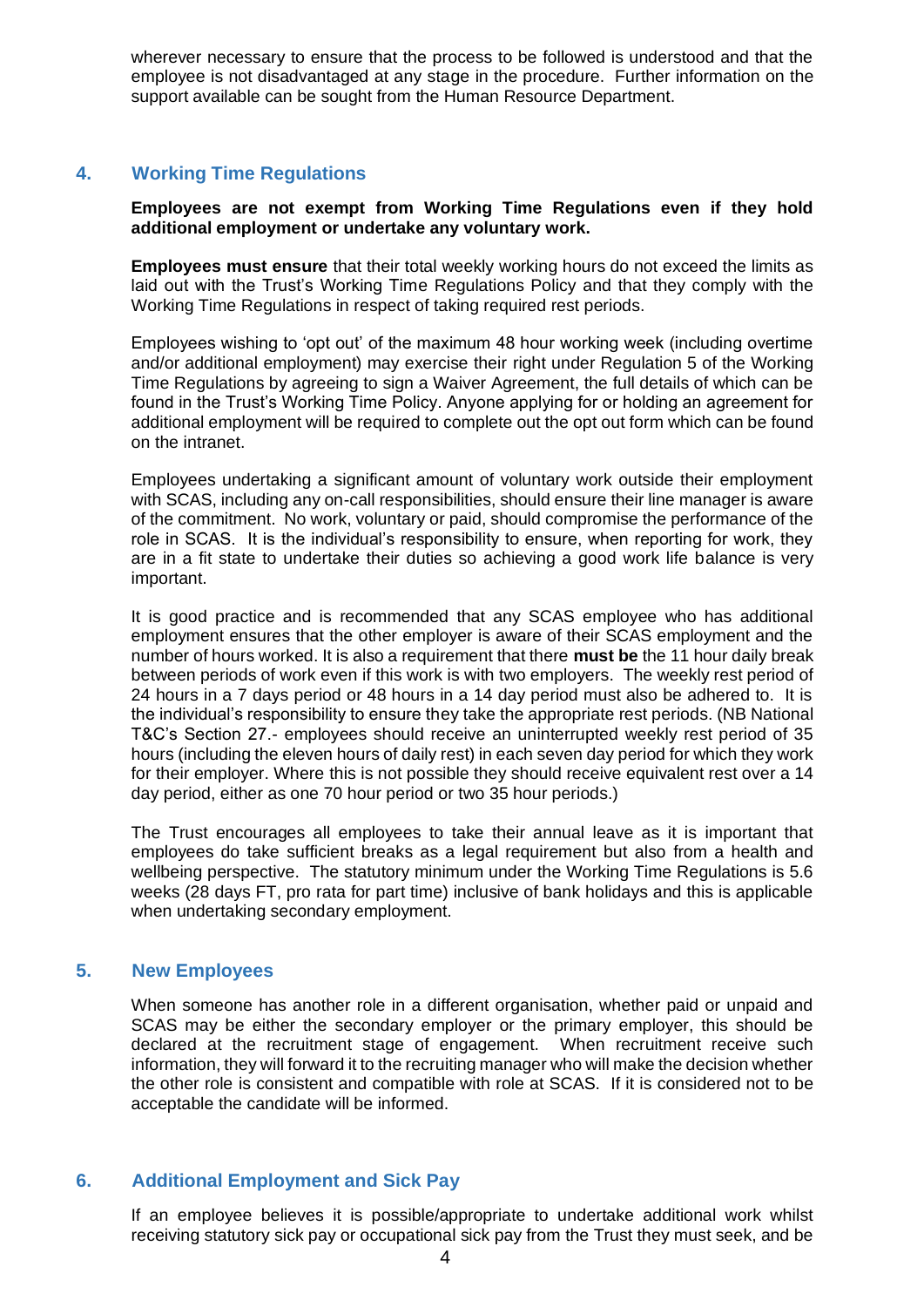granted, permission to do so by their line manager and Human Resources *before* undertaking any work. Any permission may be considered in conjunction with Occupational Health involvement and must be in writing. In all other circumstances it is not appropriate and may constitute a criminal offence.

An employee who undertakes any form of additional or self-employment in these circumstances (i.e., during a period of sickness absence) without having been granted permission to do so by their line manager and Human Resources) may be subject to investigation and criminal proceedings, in accordance with the Trust's Counter Fraud and Corruption Policy, and/or be subject to disciplinary action.

An employee who is absent as the result of injury connected with their duties with another employer will not necessarily be entitled to occupational sickness pay from the Trust.

For further information on sick pay entitlements refer to the Trust's Sickness Management policy.

## <span id="page-4-0"></span>**7. Conflicts of Interest**

All employees should declare any conflict of interest at the point of recruitment or at any time it occurs during their employment, including when applying to undertake additional employment. This would include any additional employment with another NHS Trust or a private provider who also has a contract with SCAS. This would include both paid and unpaid roles such as voluntary work, directorships, non-executive directorships, employment and self-employment, consultancy, charitable trustee or not for profit roles and any role or interest, including personal relationships, in any organisation with the potential to do business with the Trust.

Where an employee holds additional or self-employment with an organisation or person that contracts with, provides services to, or applies to contract or provide services to the Trust, they must declare that interest in order that it can be included in the Corporate Register of Interest. This is in accordance with the Standards of Business Conduct & Conflicts of Interest Policy (FPP1) and the Trust's Anti-Fraud and Bribery Policy (FPP2).

Where such an interest occurs, the employee must not be involved in any meeting, discussion, or decision-making process in relation to the use of that company, service or payments to that company or service. Failure to do so may result in action in accordance with the Trust's Business Conduct and Conflicts of Interest Policy (FPP1) and Anti-Fraud and Bribery Corruption Policy (FPP2), and/or be subject to disciplinary action.

#### <span id="page-4-1"></span>**8. Declaration of Additional or Self Employment**

Employees who undertake additional or self-employment (in particular those for whom SCAS is their main employer), must declare this to the Trust without unreasonable delay. The declaration form provided at appendix 1 may be used for this purpose.

If subsequently there are changes to the existing external working arrangements, the employee must update the information held on file by completing a new form and passing it to their line manager.

## <span id="page-4-2"></span>**9. Procedure for Approval of Additional Employment**

All full-time employees wishing to undertake Additional Employment must seek written approval from their line manager/head of department. For this purpose, an application/declaration form is provided at Appendix 1. Approval must be obtained prior to a SCAS employee making any commitment to another organisation whether paid or unpaid employment.

Employees who are employed on a part time basis or where SCAS is the secondary employer, should have declared any additional employment (paid or unpaid) at the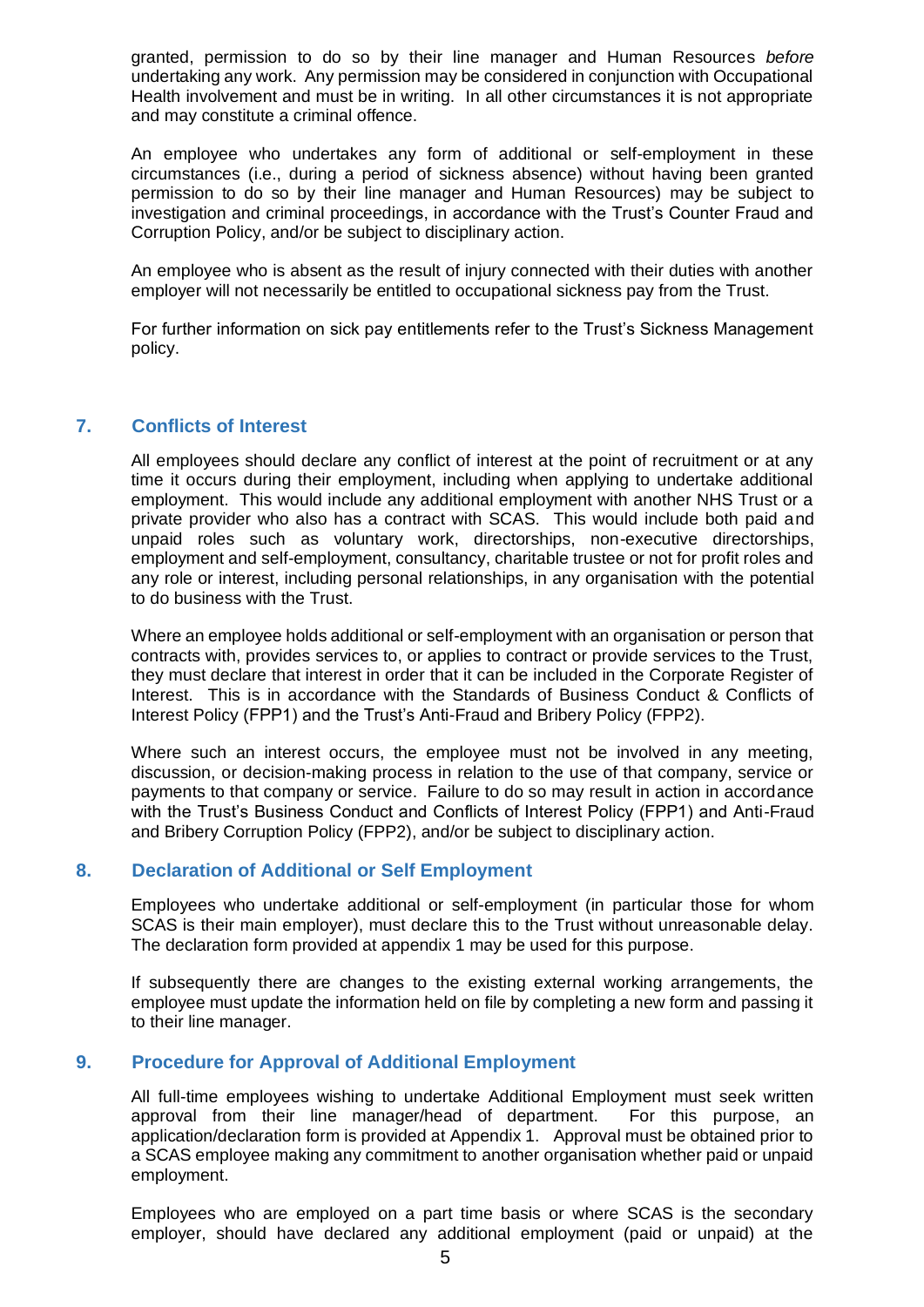recruitment stage If for any reason this has not been done a declaration should be completed Appendix 1

Managers must respond to such a request without delay and must carry out a risk assessment (Appendix 2) to evaluate the potential impact the additional employment will have on the applicant's job performance and on their health. Following the outcome of the risk assessment, the manager must decide whether to approve the application.

The individual must also assure their manager that they fully understand the consequences of undertaking any additional role, in particular in relation to potential accidents and to ensure they have adequate insurance cover to mitigate this risk.

In carrying out this risk assessment, managers must take account of the provisions of the Working Time Regulations, specifically:

- The employee's existing contracted working hours
- The individual's current working pattern
- The impact of the additional hours on the employee's existing role including breaks between shifts
- Pattern of overtime compared to the working hours of the additional employment
- Ensuring compliance with the working time regulations
- Any potential conflict of interest

Managers must not unreasonably refuse requests when considering an application to undertake additional employment.

The request will be approved or confirmed by the individual's reporting manager, in writing using the forms provided at Appendix 1 and 2. *All* requests to be forwarded electronically to the local HR Team for retention on the individual's e-file.

Where service delivery requirements change, if the additional employment, then conflicts with the new service requirements, management reserve the right to review the agreement for additional employment and any difficulties will be discussed with HR and the member of staff.

**Employees must not commence additional employment until approval has been granted,** using the forms provided at Appendix 1 and 2, copies of which should be forwarded to the Divisional HR Team for retention on the individual's personal file. Managers must provide a response to any request within 14 calendar days.

In the event the request is deemed against the interest of the Trust the line manager will confirm this decision in writing outlining the reasons for refusal. A copy of this letter will be sent to the local HR Team for retention on the individual's personal file.

Failure to comply with this procedure may result in action being taken in accordance with the Trusts Discipline and Conduct Policy and/or in accordance with Counter-fraud Guidelines if appropriate.

#### <span id="page-5-0"></span>**10. Appeals Procedure**

Employees appealing against a decision made under this policy have a single right of appeal which must be submitted within 14 calendar days of receipt of the decision. The appeal should clearly outline the employee's grounds for appeal and include any additional supporting information the employee wishes to be considered.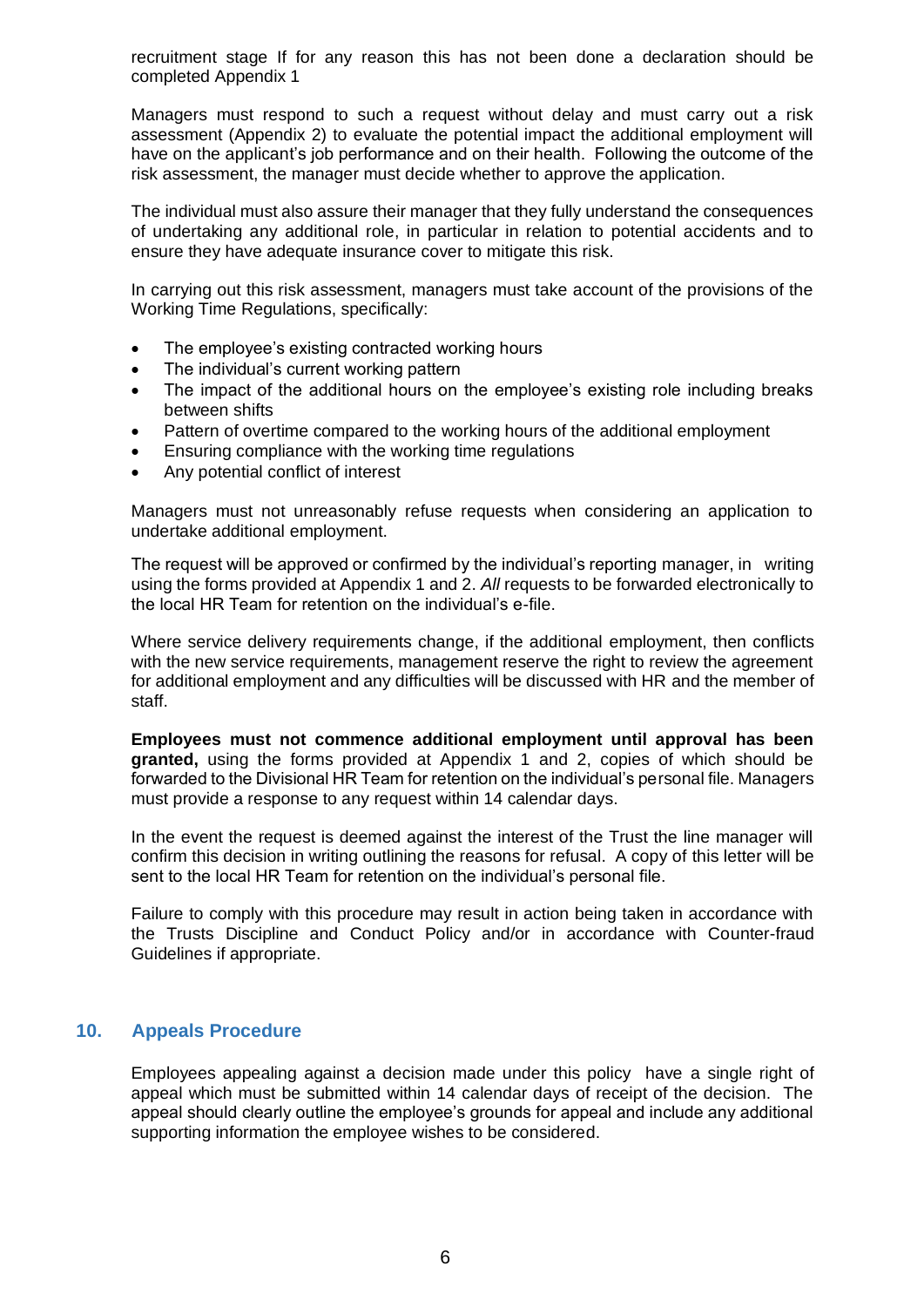## <span id="page-6-0"></span>**11. Monitoring and Review**

The effectiveness of this policy will be monitored regularly by HR who will provide data on the use of the policy as and when required. Annual report will be provided to the Trust board at the end of each financial year. The results of the annual staff survey will also provide a valuable indicator of any problems.

In advance of the review date, the HR team will review and produce recommendations which will be shared via the recognised policy approval process (HR Policy Review Group) in time for the policy review date. An early review can be triggered by the Trust Board, HR or joint staff side if they have serious concerns about the policy or its implementation.

#### <span id="page-6-1"></span>**12. Related Policies**

Please read this policy in conjunction with the following policies:

- Working Time Regulations
- Standards of Business Conduct and Conflicts of Interest (FPP1)
- Anti-Fraud and Bribery Policy (FPP2)
- Bank Workers Policy
- Sickness Management
- Paid and Unpaid Leave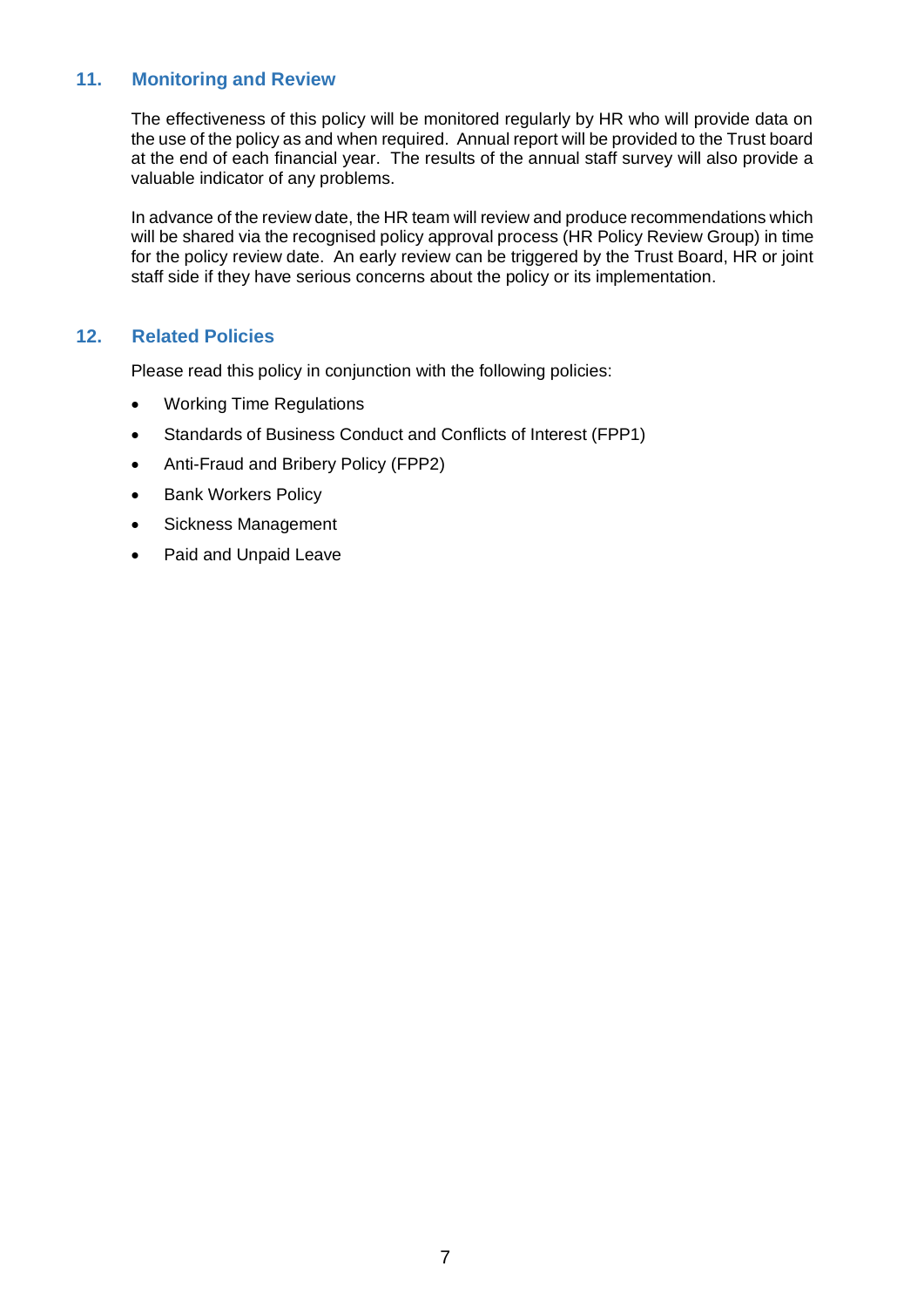## <span id="page-7-0"></span>**Appendix 1 - Application to take additional employment**

Form to also be used to declare existing additional employment not previously declared

| <b>Applicants Details</b>                                                                                                                                                                                                                                                                                                                                                            |  |  |  |
|--------------------------------------------------------------------------------------------------------------------------------------------------------------------------------------------------------------------------------------------------------------------------------------------------------------------------------------------------------------------------------------|--|--|--|
| <b>First Name</b>                                                                                                                                                                                                                                                                                                                                                                    |  |  |  |
| Surname                                                                                                                                                                                                                                                                                                                                                                              |  |  |  |
| <b>ESR Number</b>                                                                                                                                                                                                                                                                                                                                                                    |  |  |  |
| <b>Job Title</b>                                                                                                                                                                                                                                                                                                                                                                     |  |  |  |
| <b>Base</b>                                                                                                                                                                                                                                                                                                                                                                          |  |  |  |
| Details of current work pattern <i>(i.e. Mon</i><br>– Fri 09:00 – 17:00, 12 hour shifts incl.<br>nights and days etc.) plus contracted<br>hours                                                                                                                                                                                                                                      |  |  |  |
| Line Manager                                                                                                                                                                                                                                                                                                                                                                         |  |  |  |
| Please indicate if you consider SCAS<br>will be your Primary or Secondary<br>employer                                                                                                                                                                                                                                                                                                |  |  |  |
| <b>Details of Additional</b><br><b>Employment/Work</b>                                                                                                                                                                                                                                                                                                                               |  |  |  |
| Name of additional employer                                                                                                                                                                                                                                                                                                                                                          |  |  |  |
| Will this be on a self-employed basis?                                                                                                                                                                                                                                                                                                                                               |  |  |  |
| Nature of work to be undertaken ( <i>please</i><br>provide details of the types of duties and<br>provide a job description & person<br>specification where available)                                                                                                                                                                                                                |  |  |  |
| Details of hours and working pattern to<br>be                                                                                                                                                                                                                                                                                                                                        |  |  |  |
| undertaken in additional employment:<br>(Night working, days etc.)                                                                                                                                                                                                                                                                                                                   |  |  |  |
| How might this additional employment<br>affect your ability to undertake your<br>duties in the Trust and<br>what will you do to minimise any such<br>effects?                                                                                                                                                                                                                        |  |  |  |
| Would you be working more than an average of 48 hours per week?<br>Yes $/$<br><b>No</b><br>Have you already signed the opt-out form?<br>Yes $/$<br><b>No</b><br>I confirm I will retain 11 hours rest each day*<br>I confirm I will retain a 24-hour break from work in a 7 day period or 48 hour break in a<br>14 day period*<br>I will take a minimum of 5.6 weeks leave per year? |  |  |  |
| * NHS require 11 hour daily break + 24 hour weekly break (35 hrs) in 7 day period/70<br>hrs in 14 day period                                                                                                                                                                                                                                                                         |  |  |  |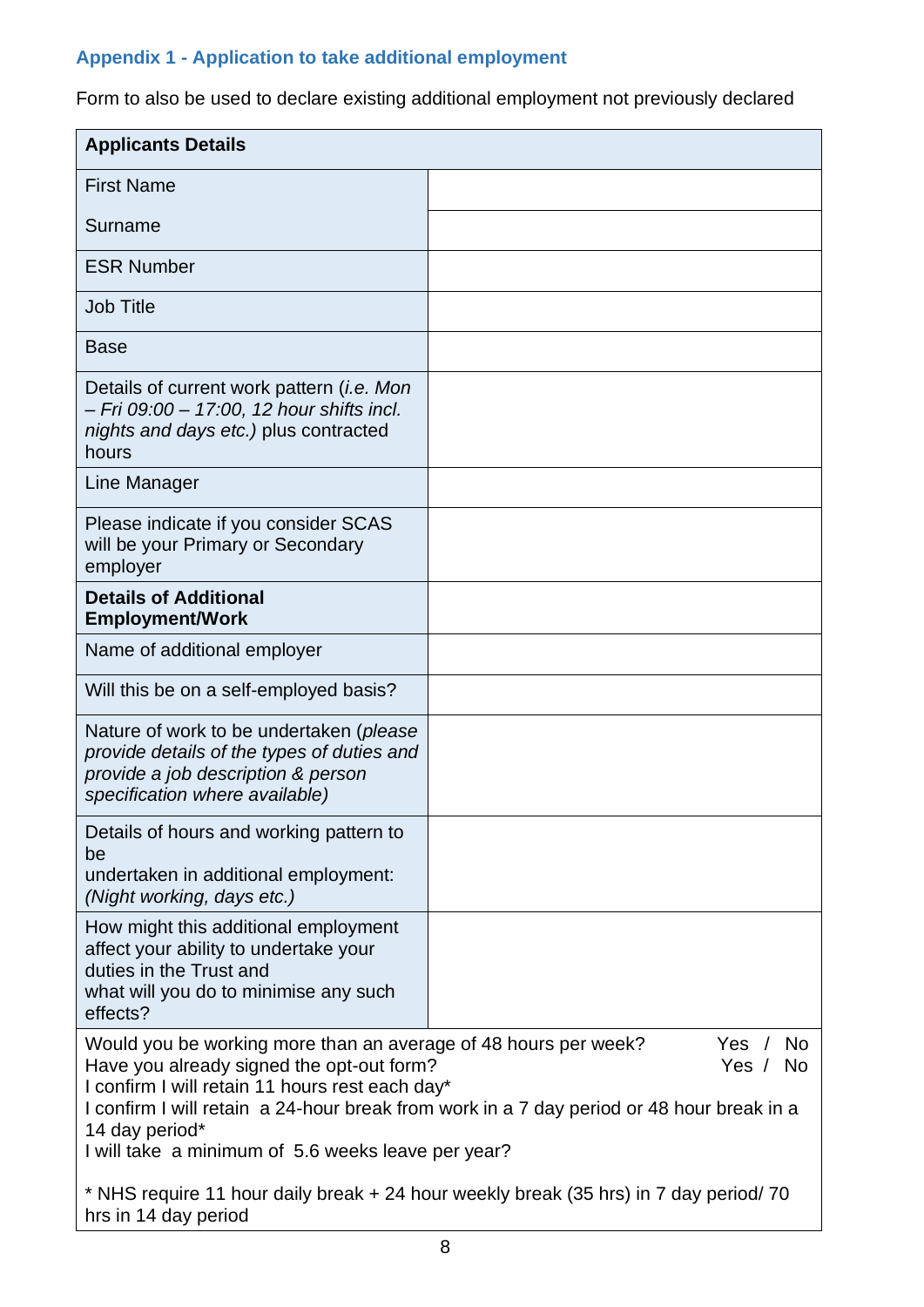| Please confirm whether insurance cover<br>will be in place in the event of injury<br>sustained in this employment. (see<br>notes point 8 below).                                                                                                                                       | Yes/No |
|----------------------------------------------------------------------------------------------------------------------------------------------------------------------------------------------------------------------------------------------------------------------------------------|--------|
| Does the proposed additional employer<br>(business, company or individual),<br>tender for, contract to or undertake any<br>work for, or on behalf of, SCAS? If so,<br>please provide details in relation to this<br>and details of your potential involvement<br>with any of that work |        |
| <b>NB</b> SCAS employees will not be<br>deployed to deliver a service provided<br>by a private provider within the SCAS<br>contract.                                                                                                                                                   |        |
| When will this employment commence<br>(if known)                                                                                                                                                                                                                                       |        |
| <b>Additional Information:</b>                                                                                                                                                                                                                                                         |        |

(*Please provide any additional comments or information below which you think would assist in the consideration of your application to undertake additional employment)*

| I sign below to confirm that all the information provided above is true and accurate and I |
|--------------------------------------------------------------------------------------------|
| agree to inform my line manager as soon as I become aware of any changes to these          |
| details.                                                                                   |

| <b>Signed</b>     | <b>Date</b>      |  |
|-------------------|------------------|--|
| <b>Print Name</b> | <b>Job Title</b> |  |

I sign below to confirm that I have considered the above employee's written request to undertake additional employment. I have also carried out a risk assessment to evaluate the potential impact the additional employment may have on the individual's job performance and on their health.

| <b>Signed</b>     | <b>Date</b>      |  |
|-------------------|------------------|--|
| <b>Print Name</b> | <b>Job Title</b> |  |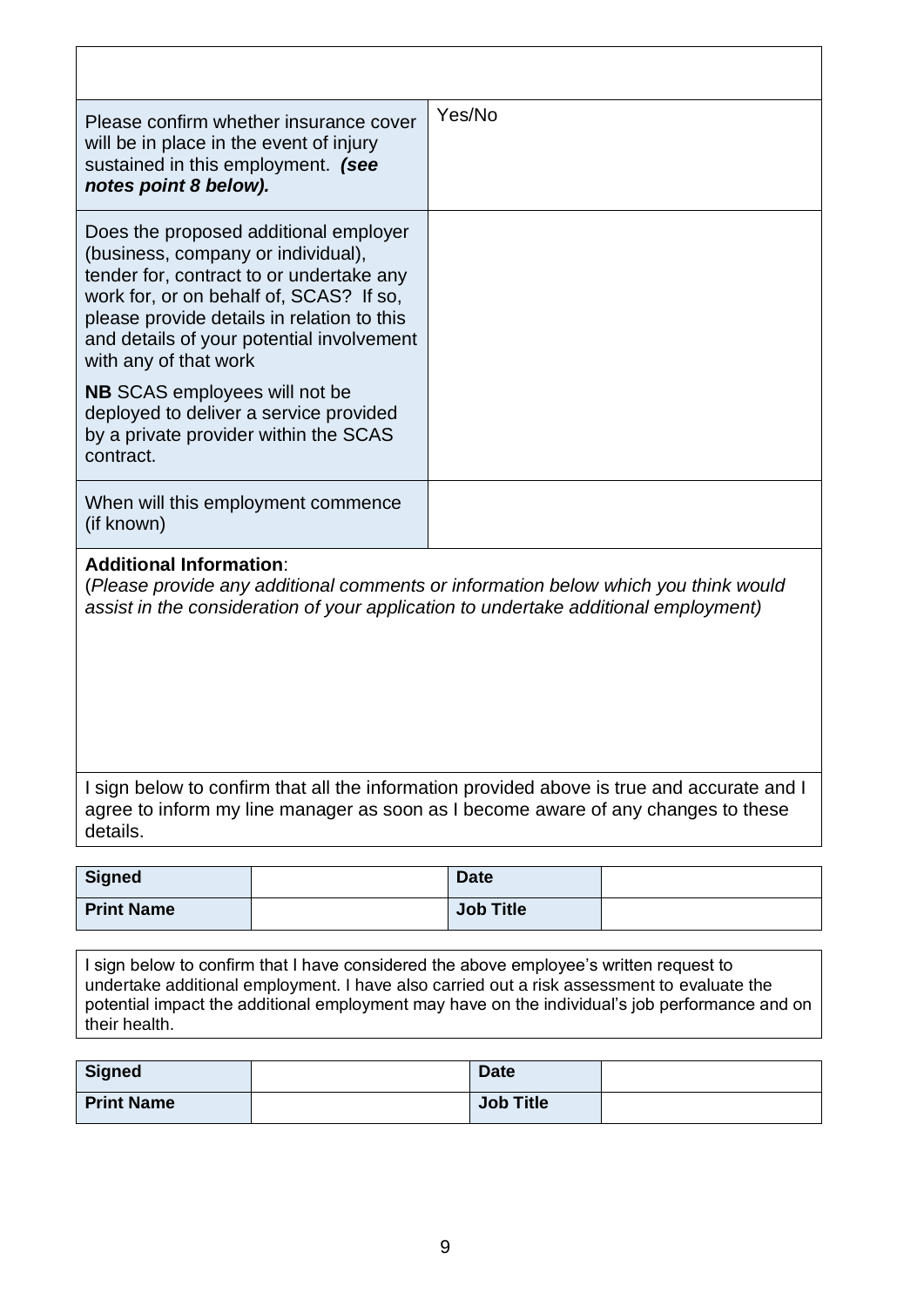## **Notes for completion of application/declaration form**

- 1. No employment may be entered into until permission has been given.
- 2. Permission will not be unreasonably withheld.
- 3. No employment should be allowed to compromise the performance of your role within South Central Ambulance NHS Foundation Trust.
- 4. Some employment may be in conflict with the interests of the Trust. This must be declared and will be considered on a case by case basis.
- 5. If any details given above change, you are required to inform the Trust without delay (please refer to section 9).
- 6. No item of Trust property, including ID, uniform, or equipment, may be used in the course of other employment. After investigation, any breach will be dealt with under the Trust's Discipline & Conduct Policy.
- 7. Under no circumstances should the impression be given that you are working under the auspices of South Central Ambulance NHS Foundation Trust. After investigation, any breach will be dealt with under the Trust's Discipline & Conduct Policy.
- 8. **An employee who is absent as the result of injury connected with other insured employment is not necessarily entitled to Occupational or statutory sick pay from the Trust**.
- 9. Any employee who undertakes additional, self-employment or voluntary work whilst receiving statutory sick pay or occupational sick pay from the Trust may be subject to disciplinary action. In addition, a Counter Fraud investigation may be undertaken which could result in criminal proceedings.
- 10. Any employee wishing undertake additional employment will be required to complete the opt out form because of the expectation/potential of working more than 48 hours a week.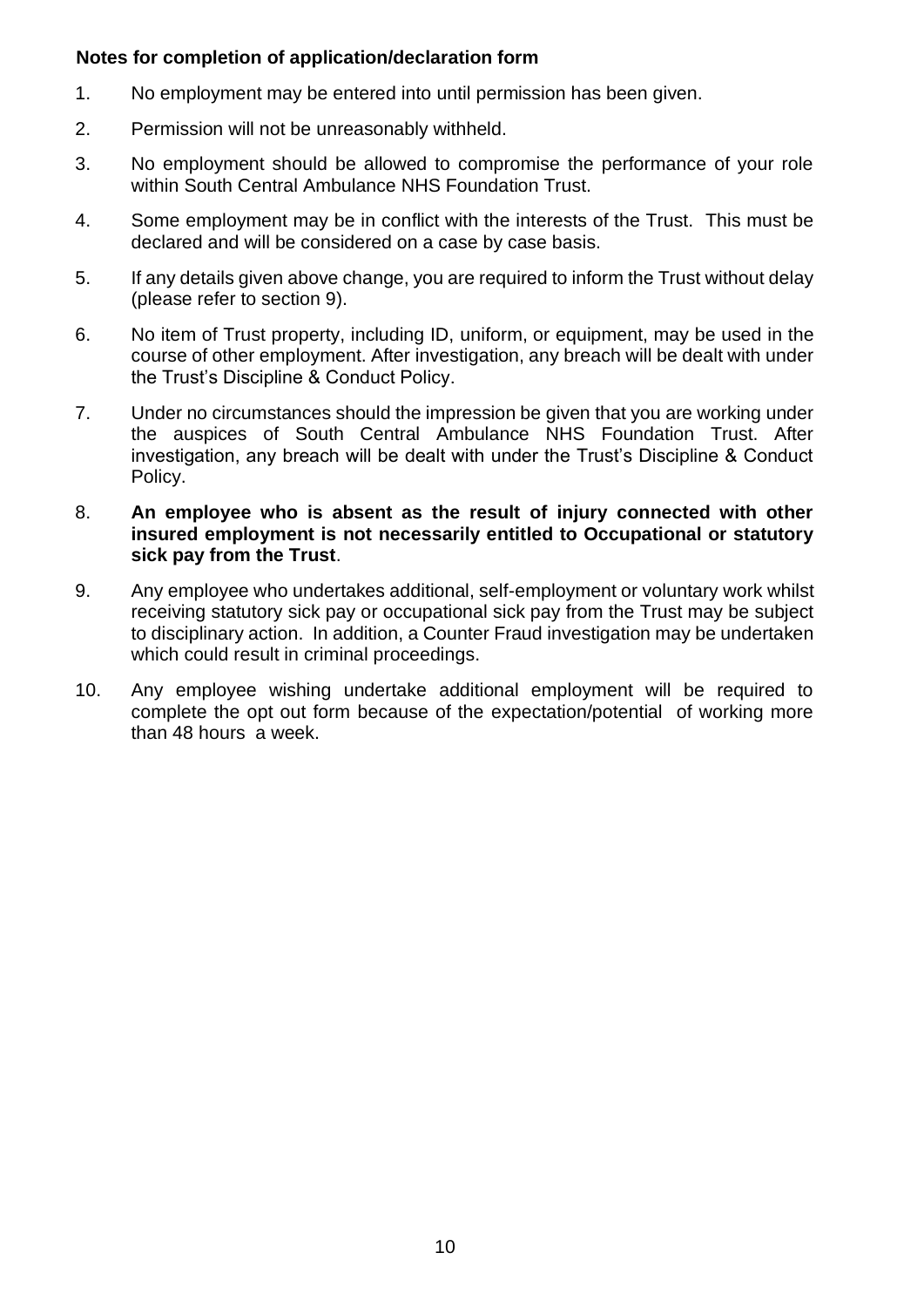## <span id="page-10-0"></span>**Appendix 2 - Additional Employment – Management Risk Assessment**

| <b>Name</b>          | <b>Base</b>                       |        |
|----------------------|-----------------------------------|--------|
| <b>Job Title</b>     | <b>Contracted</b><br><b>Hours</b> |        |
| <b>Shift Pattern</b> | <b>Regular</b><br>overtime worked | Yes/No |

| <b>About Additional employment</b>                                       | <b>Score</b>   |  |  |
|--------------------------------------------------------------------------|----------------|--|--|
| Does the work involve                                                    |                |  |  |
| Working between 23:00hrs and 07:00hrs                                    | 5              |  |  |
| Work between 18:00hrs and 23:00hrs                                       | 3              |  |  |
| Work between 07:00hrs and 18:00hrs                                       | 1              |  |  |
| <b>Driving</b>                                                           | $\overline{4}$ |  |  |
| Physical effort                                                          | 3              |  |  |
| Work on days off                                                         | 1              |  |  |
| Is the work                                                              |                |  |  |
| Less than 5 hours per week                                               | 1              |  |  |
| Less than 10 hours per week                                              | $\overline{2}$ |  |  |
| Less than 15 hours per week                                              | 3              |  |  |
| Less than 20 hours per week                                              | $\overline{4}$ |  |  |
| More than 20 hours per week                                              | 5              |  |  |
| Based at home                                                            | 1              |  |  |
| Based away from the home                                                 | 3              |  |  |
| Are the hours the same each week                                         | 1              |  |  |
| Do the hours vary each week                                              | 3              |  |  |
| Taking account of the Working Time Regulations, does the work result in: |                |  |  |
| Less than 11hr breaks between normal shifts once per week                | 5              |  |  |
| Less than 11 hr breaks between normal shifts more than once per week     | 5              |  |  |
| 11hrs or more between normal shifts each day                             | $-1$           |  |  |
| One uninterrupted 24hr period of rest per week*                          | $\overline{2}$ |  |  |
| No uninterrupted 24hr period of rest per week                            |                |  |  |
| One uninterrupted 24hr period of rest per fortnight                      |                |  |  |
| More than one uninterrupted 24hr period of rest per week                 |                |  |  |
| More than two uninterrupted 24hr periods of rest per fortnight -1        | -1             |  |  |
| <b>Total Score</b>                                                       |                |  |  |

\* NHS require 11 hour daily break + 24 hour weekly break (35 hrs) in 7 day period/ 70 hrs in 14 day period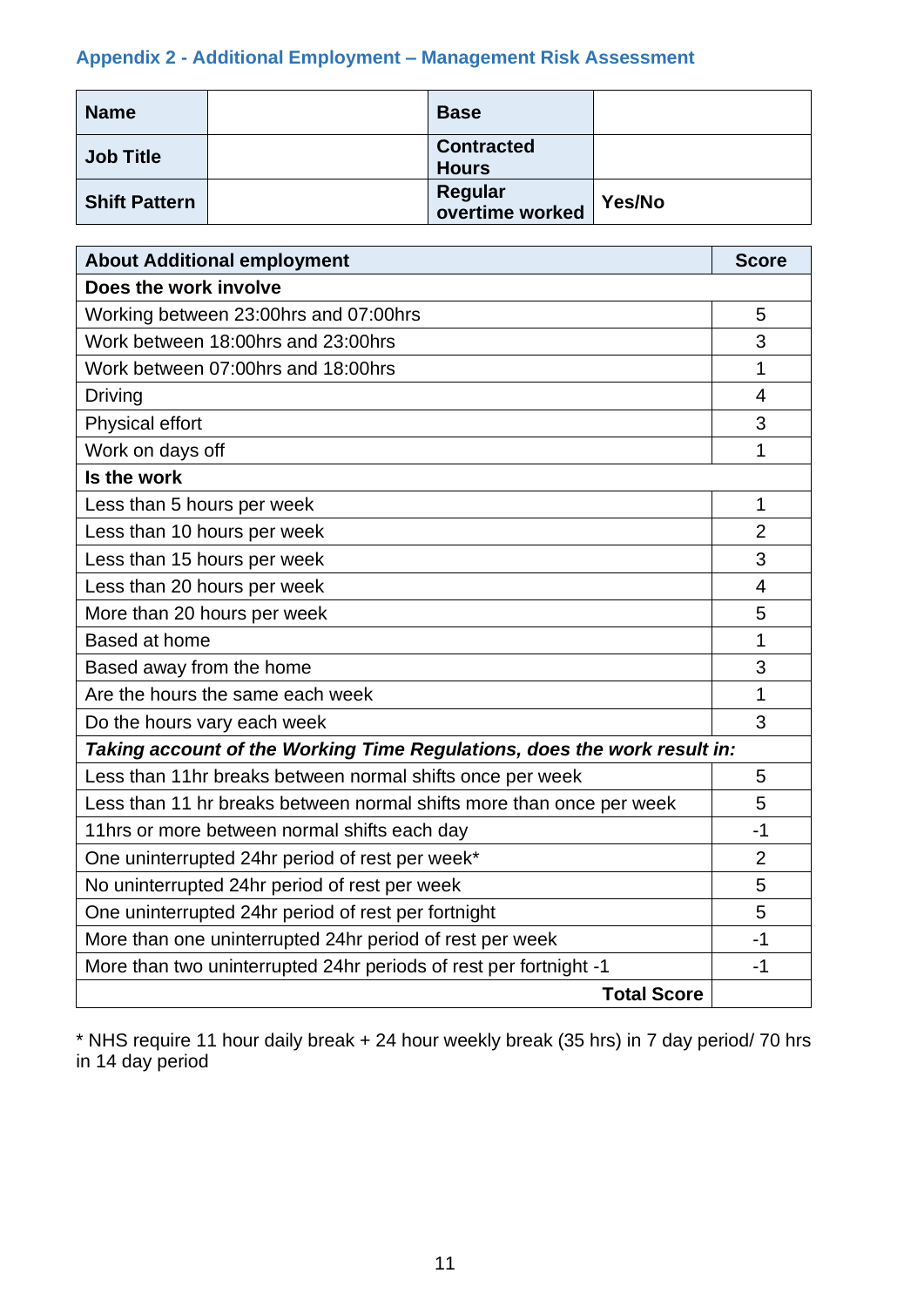| <b>Date</b>                       | <b>Review Date</b>          |  |
|-----------------------------------|-----------------------------|--|
| <b>Name of</b><br><b>Assessor</b> | <b>Position</b>             |  |
| <b>Signed</b><br>(Employee)       | <b>Signed</b><br>(Assessor) |  |

## **Additional Employment Risk Matrix**

| <b>Total Score</b> | <b>Risk Rating</b> | <b>Risk Action Points</b>                                                                                                                                                                                                                                                                                                                                                                                   |
|--------------------|--------------------|-------------------------------------------------------------------------------------------------------------------------------------------------------------------------------------------------------------------------------------------------------------------------------------------------------------------------------------------------------------------------------------------------------------|
| $>30$              | High               | The additional employment must not be sanctioned                                                                                                                                                                                                                                                                                                                                                            |
| $25 - 29$          | Significant        | The additional employment must not be sanctioned<br>unless:<br>adequate rest can be taken; this must be a<br>$\bullet$<br>minimum of 24hrs;<br>uninterrupted rest per week and 11hrs<br>$\bullet$<br>between each of their contracted shifts. The<br>employee should not be considered for shift<br>overtime cover.<br>The employee must be monitored and the risk<br>assessment reviewed within one month. |
| $20 - 24$          | Moderate           | The additional employment should be allowed<br>providing there is no conflict of interest. The<br>employee must be able to take a minimum of one<br>24hr uninterrupted period of rest and 11hrs (=35<br>hours) between each of their contracted shifts. The<br>employee must be monitored and the risk<br>assessment reviewed within <i>two</i> months                                                      |
| $10 - 19$          | Low                | The additional employment should be allowed<br>providing there is no conflict of interest (working for a<br>competitor). The employee must be monitored and<br>the risk assessment reviewed within <i>three</i> months.                                                                                                                                                                                     |
| $\leq$ 9           | Negligible         | The additional employment should be allowed<br>providing there is no conflict of interest. The<br>employee must be monitored and the risk<br>assessment reviewed within six months                                                                                                                                                                                                                          |